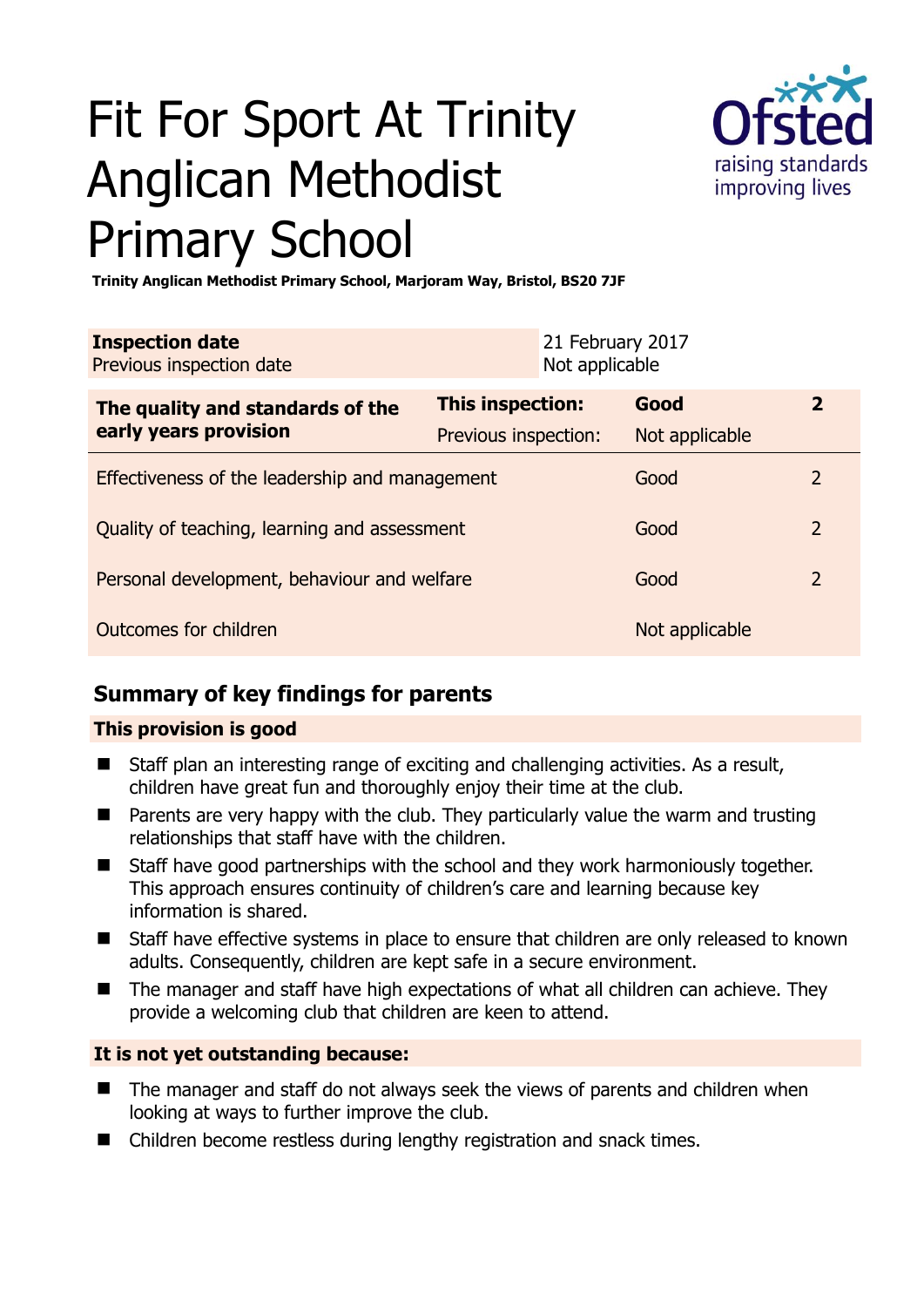## **What the setting needs to do to improve further**

#### **To further improve the quality of the early years provision the provider should:**

- $\blacksquare$  improve the systems already in place for self-evaluation to include the views of parents and children
- review the organisation of registration and snack time so that children do not have to sit and wait for any longer than needed.

#### **Inspection activities**

- The inspector observed the range of activities provided for children in the club.
- The inspector took account of the views of parents.
- $\blacksquare$  The inspector spoke with staff, children and the manager at appropriate times throughout the inspection.
- The inspector looked at a number of policies and procedures, and evidence of staff suitability.
- The inspector observed interactions between staff and children throughout the inspection.

#### **Inspector**

Vanessa Redmond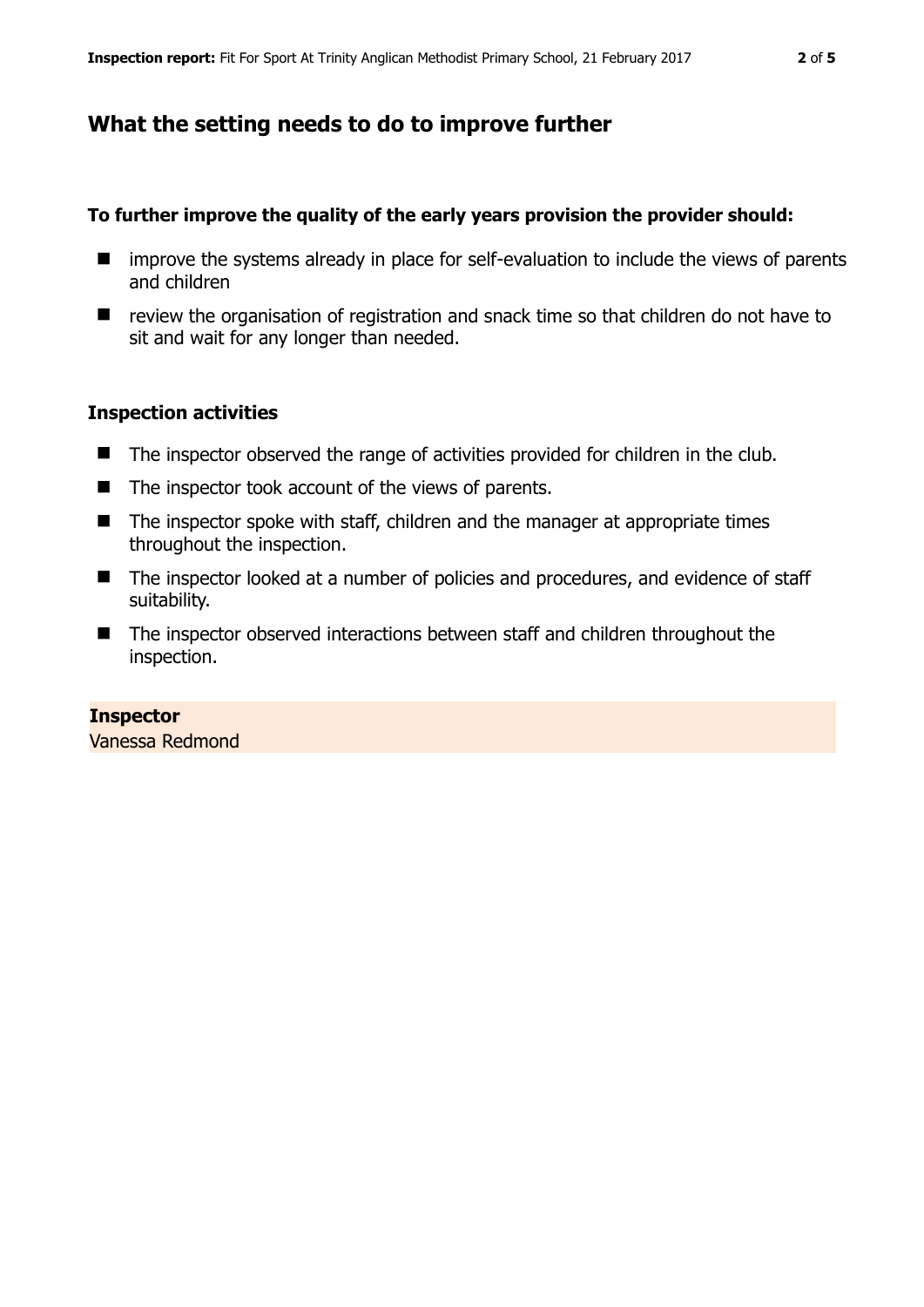## **Inspection findings**

#### **Effectiveness of the leadership and management is good**

Staff work well together and bring a wealth of sporting expertise to the club. They use their skills very well to inspire and motivate the children, which promotes their physical development. The manager and staff regularly review how well the club runs and strive to improve and maintain the highest standards. Safeguarding is effective. Staff know what to do if they have a concern about a child's welfare. Robust recruitment and vetting procedures ensure that staff are suitable to work with children. Staff administer first aid swiftly and tenderly to children who sustain injuries and parents are promptly informed. Staff supervise children well. They collect the youngest children from their classrooms and safely escort them to the club. Staff ensure the short walk is enjoyable. For example, children pretend to walk like an animal, which results in much laughter. Staff develop strong and trusting relationships with parents, who speak very highly of the club. Parents report that they feel their children are safe as staff make sure the school premises are secure when the club is open.

#### **Quality of teaching, learning and assessment is good**

Staff are suitably deployed, both indoors and outside. They support children to make independent choices about their play. Staff know the children very well. They are kind and caring, which gives children a good sense of belonging. Good settling-in procedures ensure that children are happy and settled. Younger children have a key person who they trust and happily go to for help and support. Children develop good physical skills as they make use of the well-resourced, large outdoor space. There is a strong focus on sports activities and staff adapt these well for children of differing ages and stages of development. For example, staff organise a mini sports day, which generates lots of excitement. Children shriek with enjoyment and give rapturous applause to their team members. Staff ensure children wear appropriate clothing so they can play outside in all weathers. They help children play imaginatively as they provide appropriate resources. For example, children are absorbed as they design and make a castle out of cardboard and create a moveable drawbridge. Children are thrilled with their achievements.

#### **Personal development, behaviour and welfare are good**

Children get on very well with staff and one another. Staff are calm and responsive to children's needs and as a result, children behave very well. Children share, take turns and cooperate with each other. They listen attentively to staff and follow club rules. They enjoy healthy and nutritious snacks, which contributes to their good health. Children have good table manners and readily help to clear up after snack time. However, the organisation of registration and snack time results in children sitting for longer than they need to. Children develop a good awareness of safety. They are familiar with the club routines. For example, they quickly hang up their coats and put on high-visibility tabards so that they are clearly visible to staff when they play outside. Children are keen to join in with activities. For example, they thoroughly enjoy parachute games where the older children help the younger ones. Children learn about the benefits of being active, its effect on their bodies and the positive contribution it makes to their health and well-being.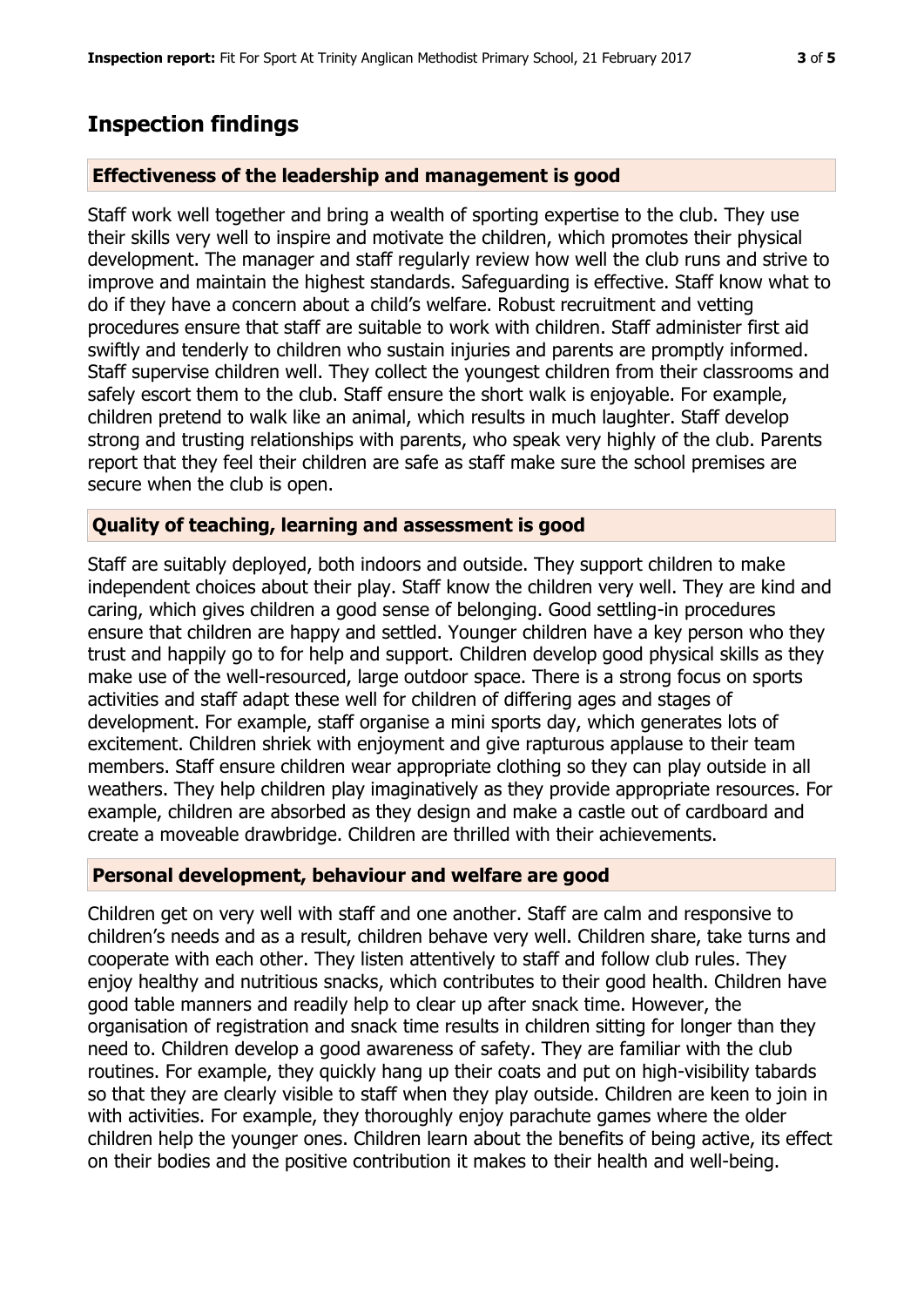# **Setting details**

| Unique reference number                             | EY490679                                                                             |  |
|-----------------------------------------------------|--------------------------------------------------------------------------------------|--|
| <b>Local authority</b>                              | North Somerset                                                                       |  |
| <b>Inspection number</b>                            | 1072713                                                                              |  |
| <b>Type of provision</b>                            | Out of school provision                                                              |  |
| Day care type                                       | Childcare - Non-Domestic                                                             |  |
| <b>Registers</b>                                    | Early Years Register, Compulsory Childcare<br>Register, Voluntary Childcare Register |  |
| Age range of children                               | $4 - 8$                                                                              |  |
| <b>Total number of places</b>                       | 60                                                                                   |  |
| Number of children on roll                          | 135                                                                                  |  |
| Name of registered person                           | Fit For Sport Limited                                                                |  |
| <b>Registered person unique</b><br>reference number | RP901369                                                                             |  |
| <b>Date of previous inspection</b>                  | Not applicable                                                                       |  |
| <b>Telephone number</b>                             | 02087424993                                                                          |  |

Fit For Sport At Trinity Anglican Methodist Primary School in Portishead registered in 2015. It is run by Fit For Sport Limited. The setting offers a before and after school club and a holiday club. The before and after school club is open between 7.45am and 8.45am and 3.15pm to 6pm, Monday to Friday, term time only. The holiday club is open between 8.30am and 5.30pm during the school holidays. The setting employs 16 staff, eight of whom hold sports coaching qualifications.

This inspection was carried out by Ofsted under sections 49 and 50 of the Childcare Act 2006 on the quality and standards of provision that is registered on the Early Years Register. The registered person must ensure that this provision complies with the statutory framework for children's learning, development and care, known as the early years foundation stage.

Any complaints about the inspection or the report should be made following the procedures set out in the guidance 'Complaints procedure: raising concerns and making complaints about Ofsted', which is available from Ofsted's website: www.gov.uk/government/organisations/ofsted. If you would like Ofsted to send you a copy of the guidance, please telephone 0300 123 4234, or email enquiries@ofsted.gov.uk.